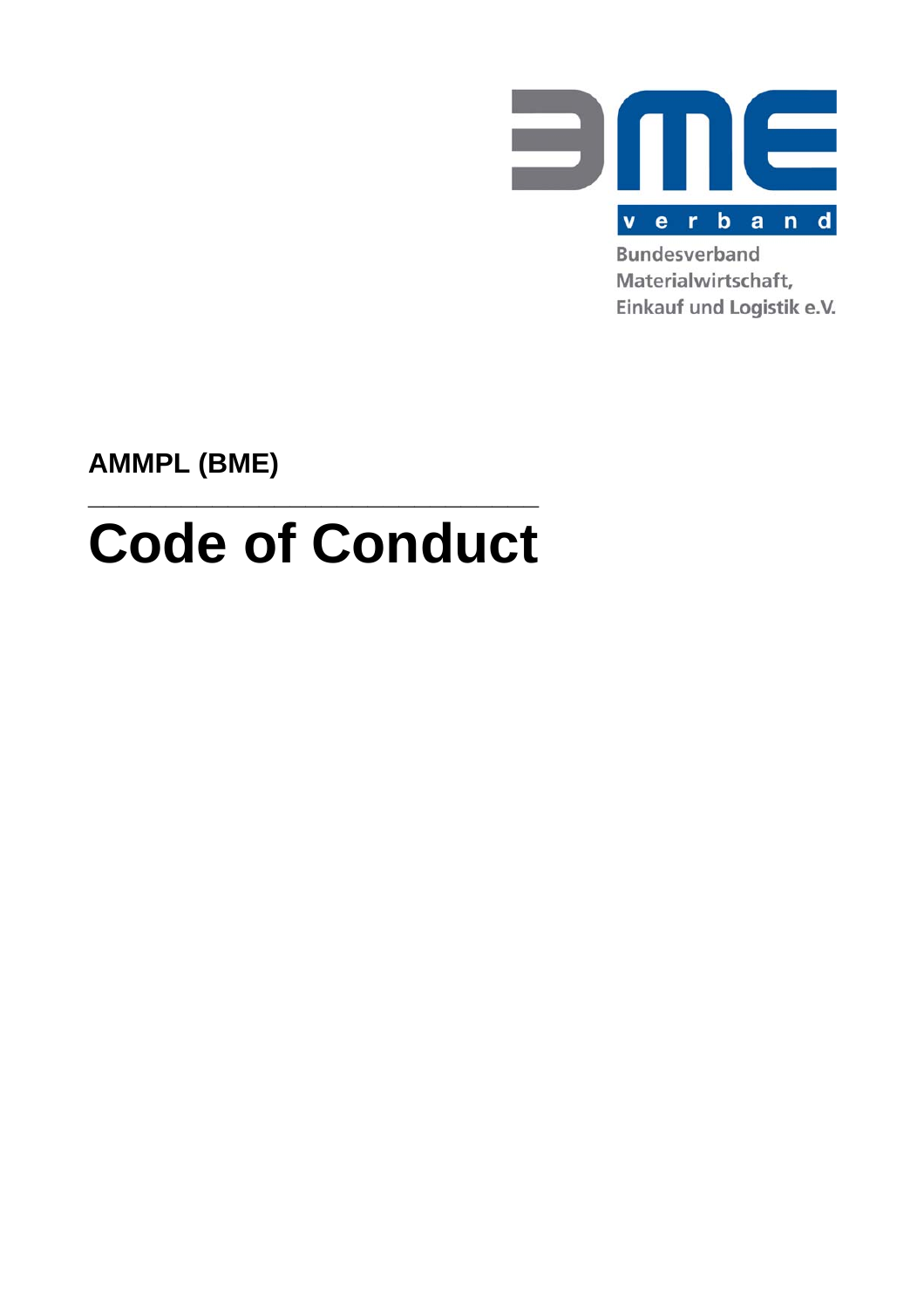# **AMMPL (BME) Code of Conduct**

#### **I Preamble**

The Association Materials Management, Purchasing and Logistics (AMMPL or "BME" in German) represents some 6,700 members, including 1,500 corporate members. AMMPL membership reflects all sectors and types of companies, including industry and trade, banks and insurance companies, public institutions, energy providers, right down to logistics providers.

The AMMPL and its members are aware of their social responsibility. All those involved in the procurement process as intermediaries between their own company and suppliers in each of the supply markets bear a particular responsibility towards their own company, towards customers and suppliers, towards the environment and towards society.

The conduct of the companies and their employees is guided in particular by the values of integrity and fairness.

The AMMPL Code of Conduct is a voluntary code that is intended to put substance behind the interest of the Association Materials Management, Purchasing and Logistics and its members in upholding fair, sustainable, responsible ethical principles of conduct.

The AMMPL Code of Conduct applies to any company that signs / accedes to it, along with its management and employees, and it is intended as a basis for all business relationships of the signing / acceding company.

The ethical principles spelled out in this AMMPL Code of Conduct are grounded in the basic principles of the UN Global Compact (appendix), the ILO conventions, the United Nations' Universal Declaration of Human Rights, the UN Conventions on the Rights of the Child and the Convention for the Elimination of All Forms of Discrimination of Women as well as the OECD Guidelines for Multinational Companies. The following Numbers II to V constitute minimum standards and are intended to prevent situations that may call into question the integrity of the companies and their employees.

The signing / acceding company observes the principles of the Global Compact and in its management practices seeks to ensure that they are upheld.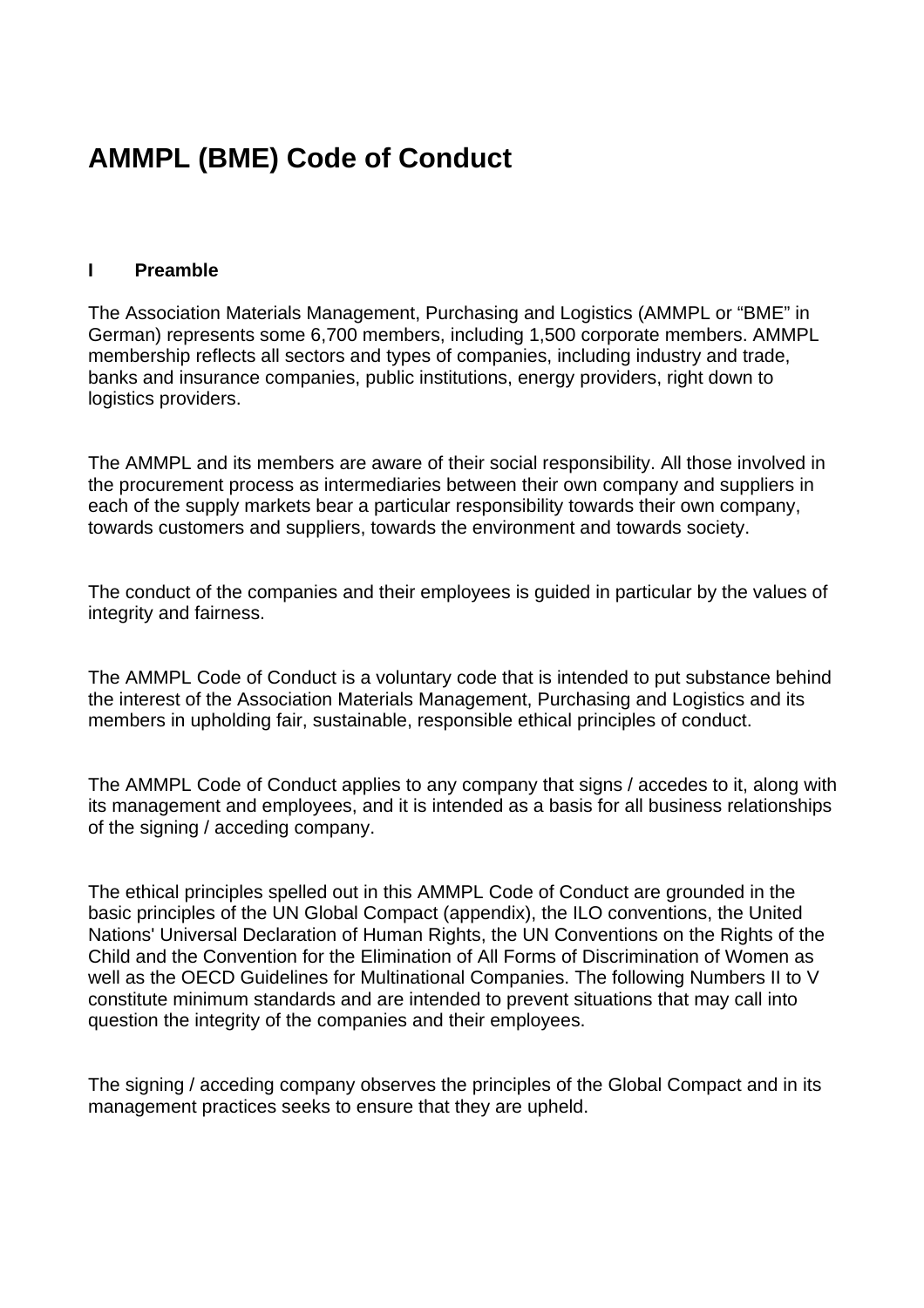#### **II General Principles, Laws and Statutes**

The signing / acceding company commits to upholding its societal responsibility in all business dealings.

In all its business activities and decisions, the signing / acceding company commits to respecting the laws in effect and any other applicable provisions in the countries where it is active. Business partners are to be treated fairly. Contracts are to be upheld, whereby changes in the framework of the business environment are to be taken into consideration.

#### **III 1. Corruption / Anti-Trust Law / Forced Labour / Child Labour**

#### **a) Corruption**

In dealing with business partners (customers, suppliers) and state institutions, the interests of the company and the private interests of employees on both sides are to be kept strictly separate. Actions and (purchasing) decisions are to proceed independent of considerations which do not concern the business at hand and which involve personal interests.

Current anti-corruption criminal law is to be upheld. Among other things, the following is to be observed:

#### **Criminal Acts in Dealings with Public Officials**

The granting of personal advantages (in particular benefits in kind such as payments and loans, including the giving of smaller gifts over a longer period of time) by signing / acceding companies and their employees to public officials (such as civil servants or public employees) with the objective of gaining advantages for the signing / acceding company or oneself or for third parties, is not permitted.

#### **Criminal Acts in Business Dealings**

Personal benefits in kind in exchange for a favoured position in business dealings may not be offered, promised, granted or approved. Nor may personal benefits be demanded or accepted in dealings with business partners. The signing / acceding company must require from its employees that they will not allow any such benefits to be promised to them.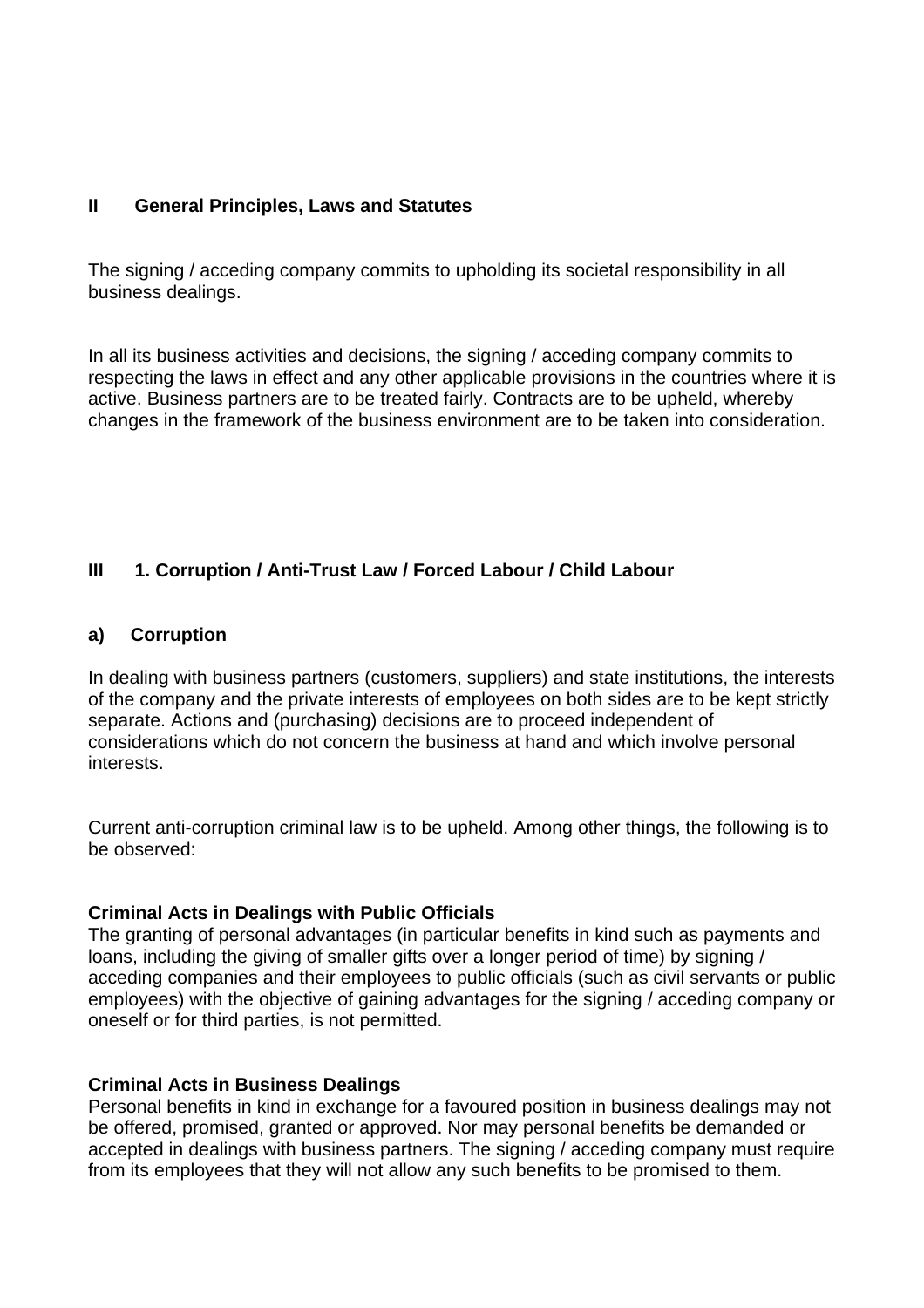The management and employees of a signing / acceding company are not allowed in the course of business dealings to offer, promise, demand, give or accept gifts, payments, invitations or services that are provided with the aim of influencing a business relationship in a prohibited way or with whom there is the risk of jeopardising the professional independence of the business partner. This generally does not apply to gifts and invitations that fall within the bounds of normal business practice with regard to hospitality, convention and courtesy.

The signing / acceding company can issue a binding policy with regard to the giving and receiving of gifts, invitations to business entertainment and events. This policy can specify exceptions with respect to appropriate gifts of small value and of a symbolic nature, reasonable business meals and reasonable company events as well as those of business partners (customers, suppliers). The policy is to be transmitted to AMMPL and communicated within the signing / acceding company as well as towards existing and potential business partners (disclosure).

The signing / acceding company shall designate a person who can be contacted when employees of the signing / acceding company are in a conflict of interest or are uncertain whether a conflict of interest exists or could arise.

# **b) Conduct vis-à-vis Competitors (Anti-trust Law)**

The signing / acceding AMMPL member company respects fair competition. Thus the signing / acceding company adheres to existing laws that uphold and promote competition, in particular prevailing anti-trust laws as well as laws that regulate competition.

In dealing with competitors, these provisions in particular prohibit collusion and other activities aimed at influencing prices or conditions, dividing up sales territories or customers or using prohibitive means to inhibit free and open competition. Furthermore, these provisions prohibit agreements between customers and suppliers by which customers are to be enjoined in their freedom to autonomously determine their pricing and miscellaneous conditions when reselling (determination of pricing and conditions).

Given the fact that it can be difficult to distinguish between prohibited cartels and legitimate collaboration, the signing / acceding company shall designate a person who can be contacted in case of doubt.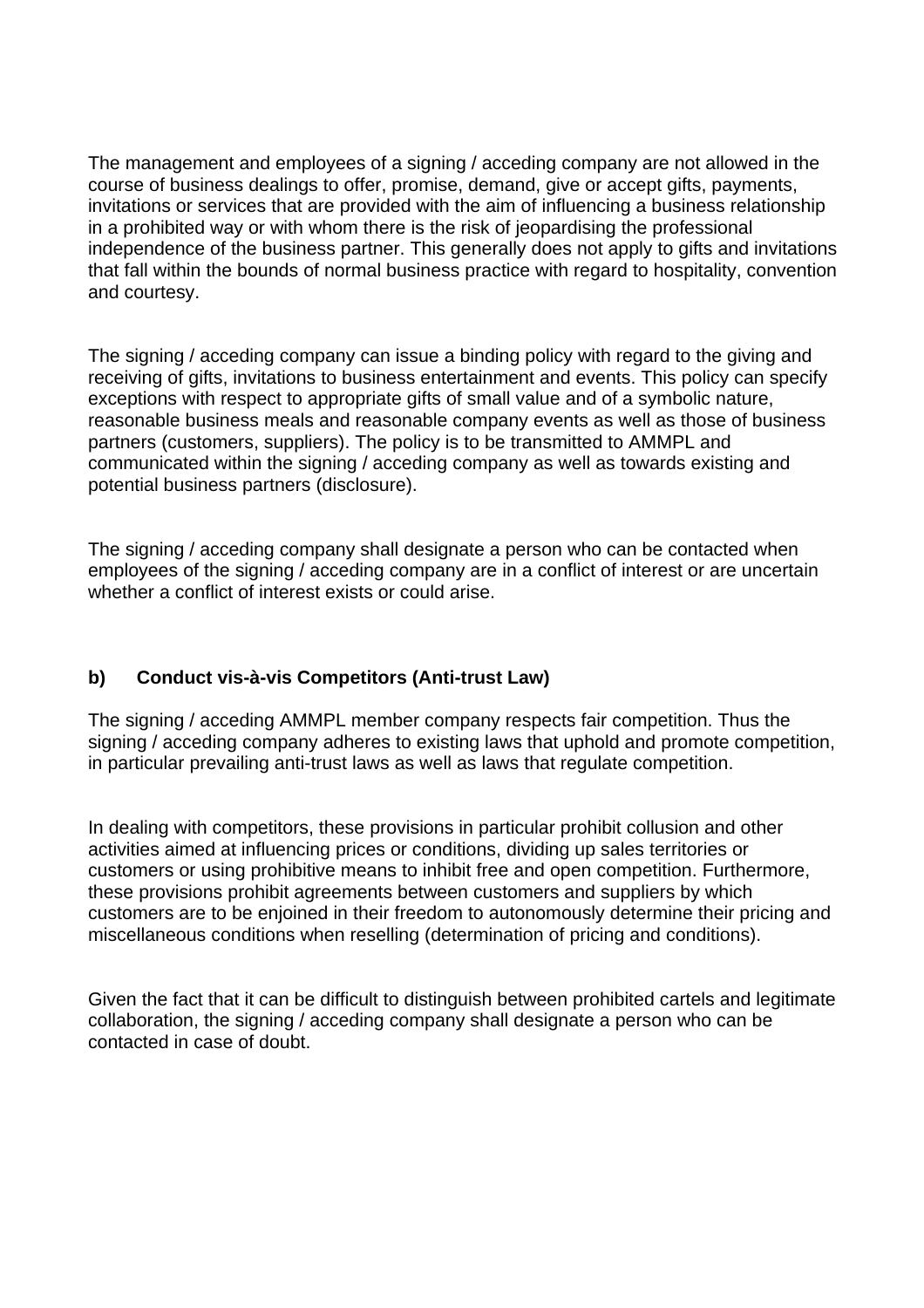#### **c) Forced Labour**

The signing / acceding company rejects every form of forced labour.

# **d) Child Labour**

The signing / acceding company respects the regulations of the United Nations on human rights and children's rights. In particular, the signing / acceding company commits to complying with the Convention concerning the minimum age for admission to employment (Convention No 138 of the International Labour Organisation) as well as the Convention concerning the prohibition and immediate action for the elimination of the worst forms of child labour (Convention No 182 of the International Labour Organisation). If a national regulation concerning child labour provides for stricter measures, these shall have precedence.

# **III 2. Principles promoting Social Responsibility**

# **a) Human Rights**

The signing / acceding company respects and supports compliance of internationallyrecognised human rights.

# **b) Discrimination**

The signing / acceding company commits, within the scope of prevailing laws and statutes, to opposing all forms of discrimination. This applies in particular to unfair treatment on the basis of gender, race, disability, ethnic or cultural origin, religion or world view, age or sexual orientation.

# **c) Health Protection**

The signing / acceding company guarantees protection of workers in the workplace and workplace health protection within the scope of national provisions. The signing / acceding company supports continuous advancement of this process towards improvement of the working environment.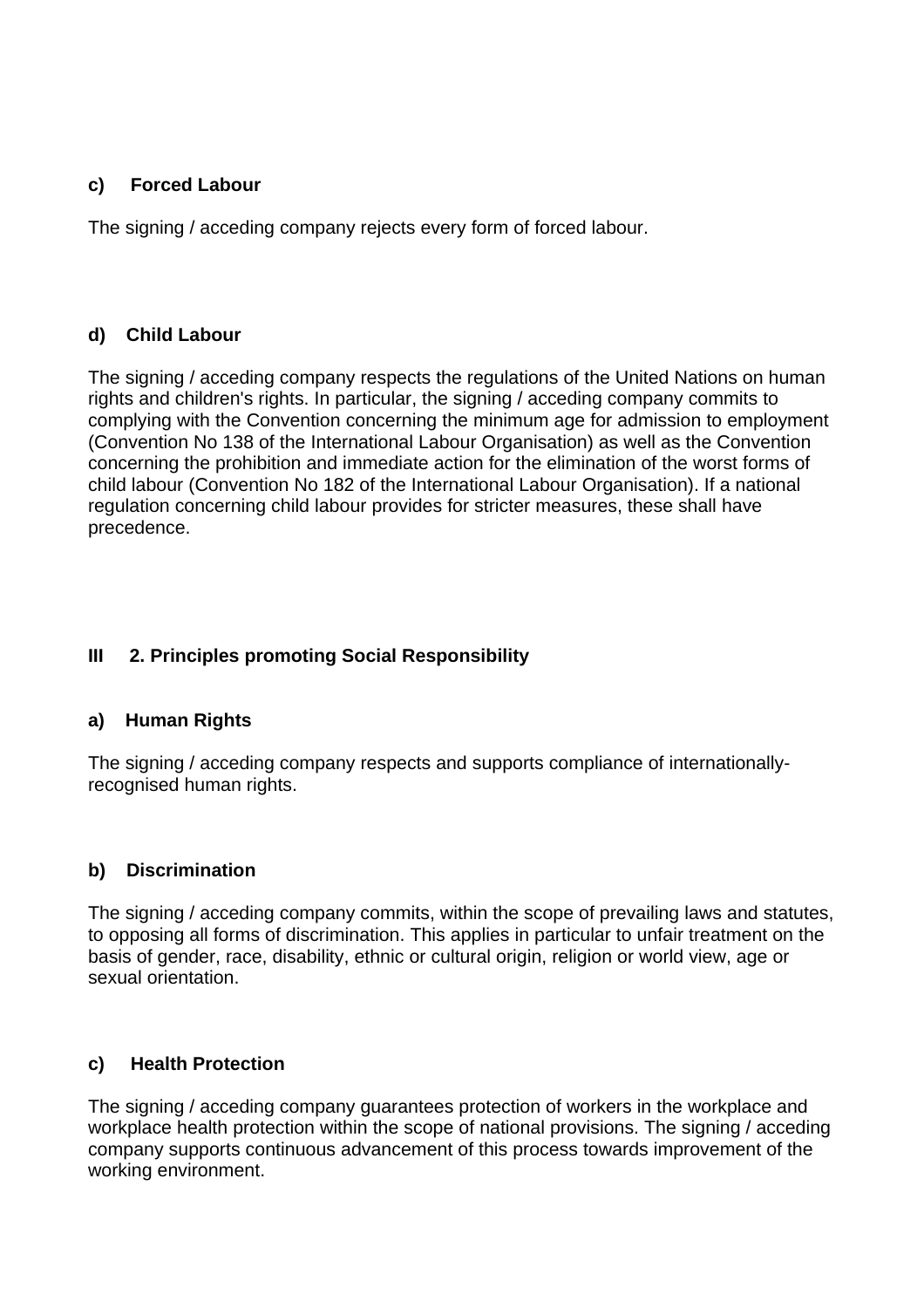# **d) Fair Working Conditions**

The signing / acceding company respects its employees' right of association within the bounds of prevailing laws and statutes.

# **e) Environmental Protection**

The signing / acceding company is committed to sustainably upholding the goal of environmental protection for current and future generations. Laws passed for the protection of the environment are to be obeyed. The signing / acceding company is to support environmentally-minded actions on the part of its employees.

# **f) Company Secrets**

The signing / acceding company commits its employees to safeguarding trade and company secrets. It is forbidden to divulge confidential information, as well as confidential documents, to third parties without proper authorisation or to provide other forms of access to them, unless proper authorisation has been granted or it has to do with publicly available information.

# **IV Suppliers**

The signing / acceding company is called upon to communicate the basic principles of this AMMPL Code of Conduct Section III 1 to its immediate suppliers, to promote the compliance of the content of the AMMPL Code of Conduct Section III 1 to the best of its ability among its suppliers and to require them to also adhere to the AMMPL Code of Conduct Section III 1. The signing / acceding company is further called upon to recommend to its suppliers to in turn call upon their suppliers to follow the AMMPL Code of Conduct.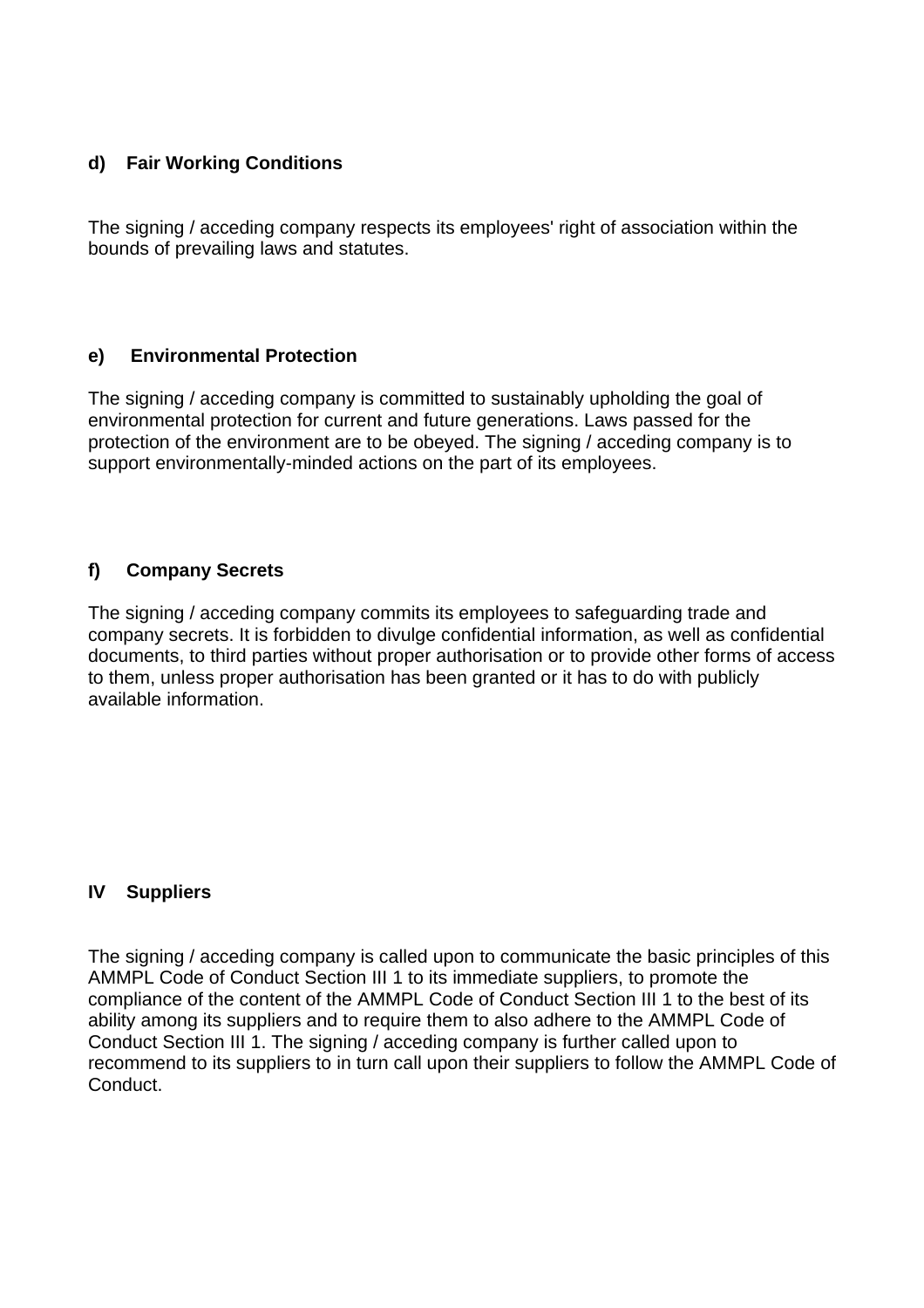#### **V Compliance**

The signing / acceding company is at liberty to introduce further codes of conduct with higher requirements of ethical practice for itself and its employees.

The signing / acceding company commits to informing its employees of the provisions governed by the AMMPL Code of Conduct and the obligations that result from it.

The signing / acceding company commits, in particular, to developing and, as needed, adapting guidelines and processes so that the company will comply with the principles of this AMMPL Code of Conduct.

The signing / acceding company is to provide AMMPL with a responsible contact for the AMMPL Code of Conduct, who can speak definitively on behalf of the company about compliance with the AMMPL Code of Conduct. The signing / acceding company is to undertake to ensure through appropriate organisational preparations that the signing / acceding company and its management complies with the AMMPL Code of Conduct. This is achieved in particular by the introduction and maintenance of appropriate controls and plausibility checks.

Frankfurt, 10th November 2008